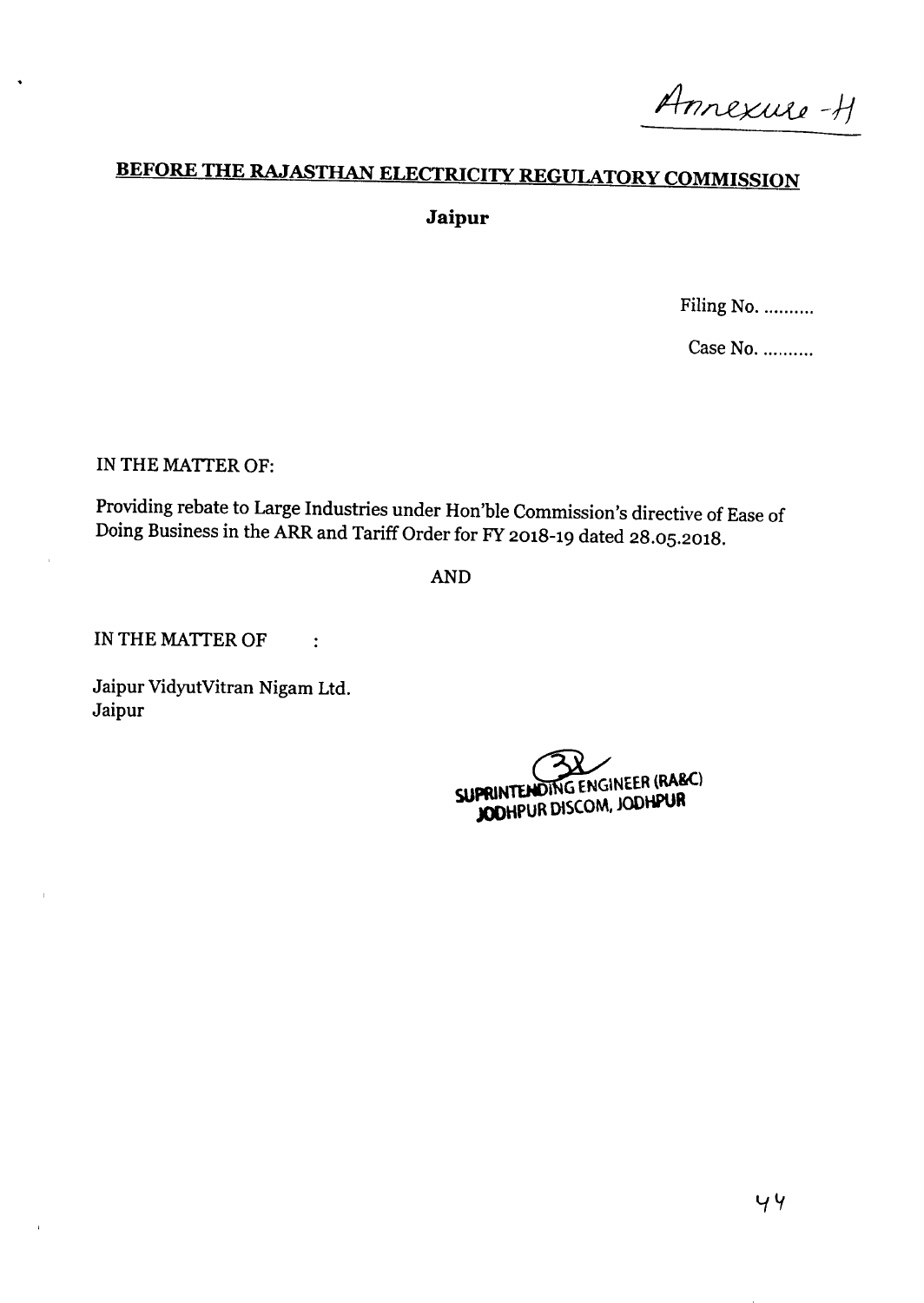# PETITION UNDER SECTION 62 OF THE ELECTRICITY ACT, 2003 FOR PROVIDING REBATE TO LARGE INDUSTRIES UNDER HON'RLE INDUSTRIES UNDER HON'BLE COMMISSION DIRECTIVE OF EASE OF DOING BUSINESS

Most Respectfully Submitted:

- 1. The Petitioner is a Company incorporated under the provisions of the Companies Act, 1956 with registered office at the places mentioned in the Case Title. The Petitioneris the Distribution Licensees in the State of Rajasthan and is engaged in maintaining distribution and retail supply of electricity to the consumers/public at large in the State, in its areas of distribution. The Petitioner functions as a distribution licensee in terms of Section  $14 -$  of the Electricity Act and on the terms and conditions specified by the Hon'ble Commission from time to time.
- 2. In the present scenario, where the industrialization in the nation is on the rise,the electricity growth of the industrial sector in Rajasthan has stagnated. Over the past few years, there has been no significant growth in the industrial consumption in the state. There was negligible Y-o-Y increase in the demand of such consumers in FY 2017-18 while the demand had reduced by 2% Y-o-Y in FY2016-17.

Table 1: HT Industry energy consumption growth from all sources in Rajasthan (Discom, IEX, Captive, Renewable, etc.)

| Particulars                              |     | FY 2016-17 FY 2017-18 |
|------------------------------------------|-----|-----------------------|
| Total HT industry Consumption Growth (%) | -2% | 1%                    |

- 3. This is despite the fact that the state of Rajasthan has surplus availability of power. Cost of power is one of the major input costs to most of the industries.Therefore there is a need to explore possibilities of increasmg consumption by the Industrial sector while also making it competitive, so as to not only ensure increased utilization of the generating assets but also to give boost to industrialization in the State and "Make in India" initiative of Government of India.
- 4· It is pertinent to mention that increase in consumption by the industrial sector not only leads to increased revenue for the Discoms but also increases employment opportunities in the state thereby leading to improved standards of living.
- 5· Moreover, the financial health of any Discom is dependent on the revenue generated from sale of power to the consumers under the jurisdiction of the Discoms. Amongst the various categories of consumers, Industrial category is the sect of consumers that contributes significantly to the revenue generation of the

 $Q$  45 SUPRINTENOING ENGINEER(RA&C) JODHPUR DISCOM, JODHPUR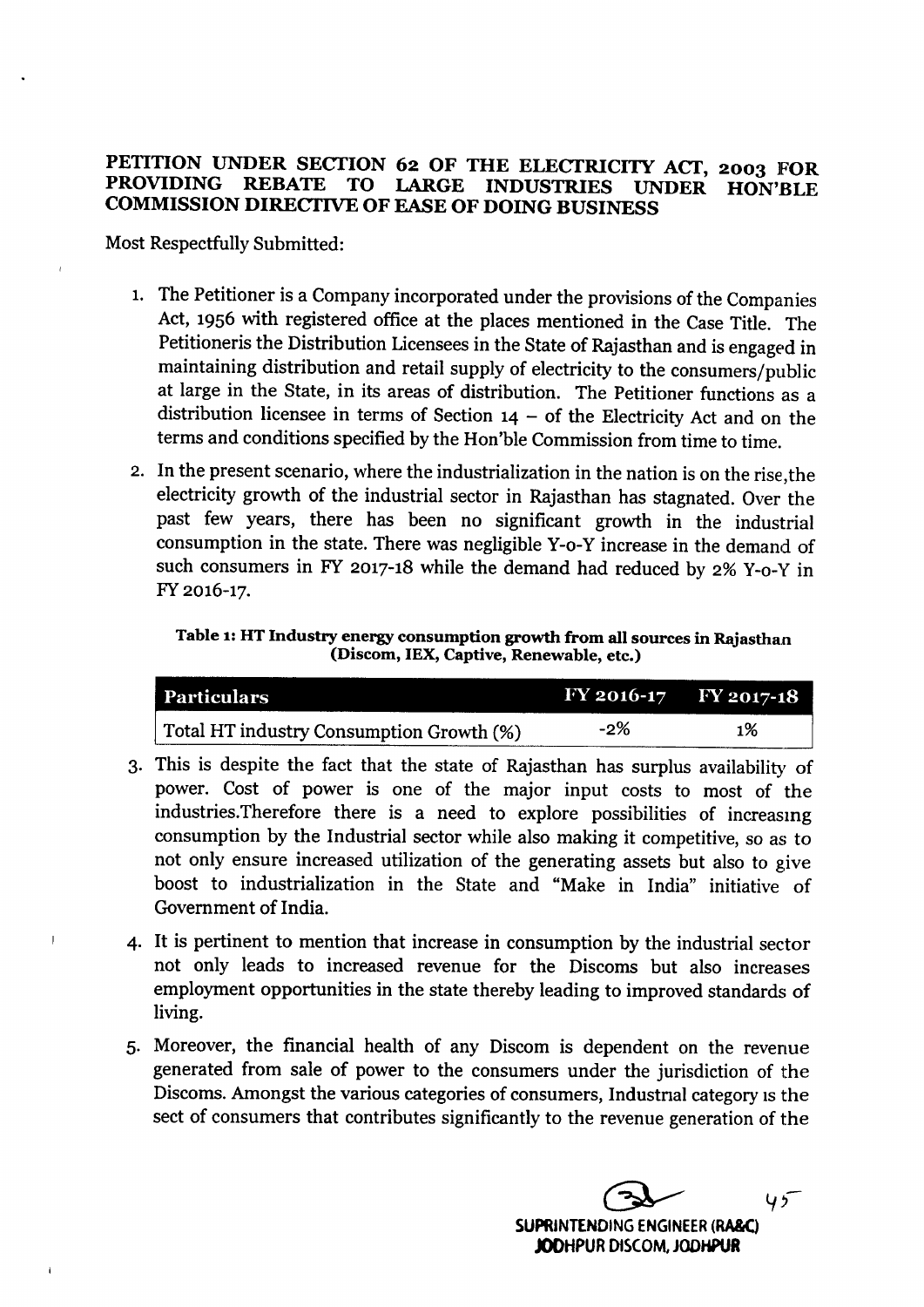Discoms. Further, as these consumers are connected at high voltage level, the losses pertaining to such consumers are also less thereby reducing the cost to serve such consumers. Hence, if a Discom has a healthy base of such industrial consumers, it is bound to help the Discom in reducing the losses and maintaining a sustainable stream of revenue.

- 6. Considering the aforementioned facts, the Hon'ble Commission in its Tariff order for FY 2018-19 dated May 28, 2018 directed the Discom to consider providing an incentive of upto Rs. 1/unit to new industries being set up in State after 01.09.2018 for a period of first (5) year under its directive of "Ease of Doing Business".
- 7. As such, in order to attract the large industrial consumers to invest in the state and draw power from the Discom for its operations, an incentive scheme is being proposed by the Discom.Apart from the rebate for new industrial connections, Petitioner is also proposing rebate for incremental consumption for existing industrial consumers and captive consumers.
- 8. The objective of supplying electricity at reduced rates is to give an impetus to consumption of power and increase industrialisation in the state. The scheme being proposed is as under.

# 9. Rebate Scheme for industrialconsumers

#### a. *Applicability:*

The rebate will be applicable to HT consumers under the MIP and LIP categories.

#### *b. Rebate*

 $\overline{\phantom{a}}$ 

# *i, Consumers having* a *connection or taking* a *connection before* 1·4·19:

For the Medium HT and Large HT industrial consumershaving a connection or taking a connection before 1.4.19, a rebate of Rs 0.55 per unit and Rs. 0.85 per unit respectively in energy charges will be provided on the yearly consumption in a financial year in excess of the consumption of the base year. Base year for consumers existing as on 1.4.17 shall be FY17-18. For consumers who took connection between 1.4.17 and 31.3.18, the base year shall be FY 17-18 but the consumption of the base yearshall be deemed to be the first full twelve months after the connection is taken.For consumers who take connection between 1.4.18 and 31.3.19, the base year shall be FY18-19 but the consumption of the base year shall be deemed to be the first full twelve months after the connection is taken. The rebate in a financial year after the base year shall be providedfrom the month normative consumption has been achieved.

> $46$ ~ SUPRINTENDING ENGINEER (RA&C) JODHPUR DISCOM, JODHPUR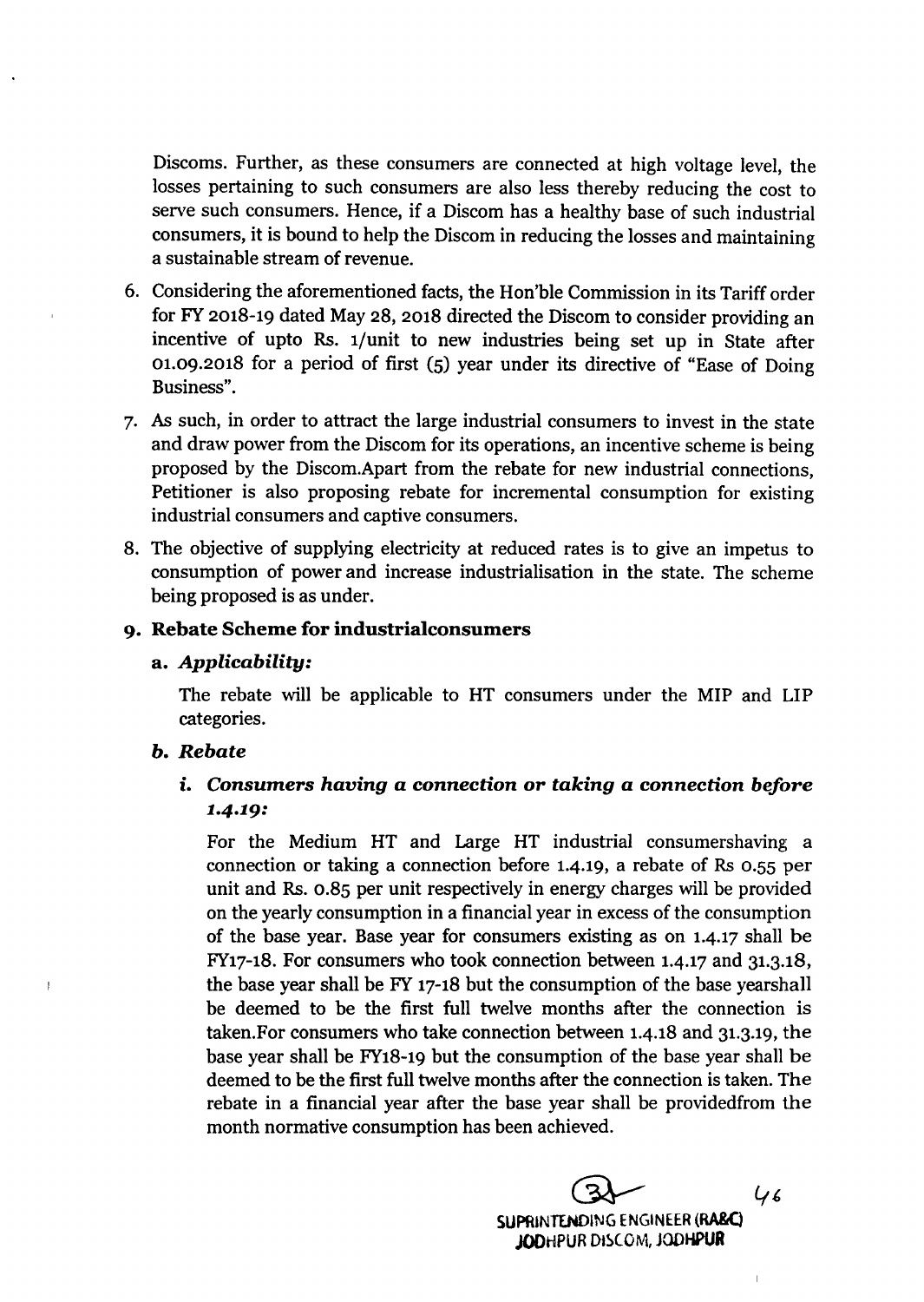#### *ii. Consumers taking* a *connection between* 1.4.19 *and 31.3.20*

For the Medium HT and Large HT industrial consumerstaking a connection after 1.4.19 for a new unit set up by a manufacturing enterprise set up by making a new investment in fixed assets, a rebate of Rs *D.sS* per unit and Rs. *0.85* per unit respectively in energy charges will be provided on the yearly consumption. Newconnection merely on account of a change in ownership shall not qualify under this category.

#### c. *Period of rebate:*

The period of rebate shall be five years.

#### d. *Other rebates:*

Other rebates like power factor rebate, load factor rebate and voltage rebate will continue to be provided and computed on the tariff decided by the Hon'ble Commission.

*Example: If the connection* is *taken* on 15.7.17,*the base year shall be FY17-18. Consumption of this year shall be the consumption* in *the months of August 17 to July* 18 *(lets say its* 10 *lakh units). Ifmonthly consumption* is*t lakli unit per month frcm April iS till September* 18 *and* 1-5*lakh units per monthfrom October* 18 *to March* 19, *the total consumption* in *FY18-19* is 15 *lakh units. The rebate shall be admissible* on 5 *lakh units. Since the consumption of* 10 *lakh units was achieved* in *the month of December* 18 *(cumulative consumption till December* 18 is *10-5 lakh units), rebate will be due/or the excess* 0-5 *lakh units* in *December* 18 *and* 1-5*lakh units each* in *January 18, February* 18 *and March* 18, *totalling* 5 *lakh units. The rebate shall be availablefor* a *total offive yearsfrom FY18-19 to FY22-23.*

# 10. Rebate Scheme for captive consumers

#### a. *Applicability:*

Any consumer with a connection as on 1.4.17 and having a captive power plant based on non-renewable source of energy will be applicable for rebate.

# *b. Rebate*

A rebate of Rs. 1.5 per unit will be given on the lower of increase in consumption from discom and reduction in consumption from captive power plant over the base year of FY 17-18.

*Example* 1: *There* is no *reduction* in *consumption from captive power plant but only incremental increase* in *consumption from Discom, hence* a *rebate of Rs 0.55per unit* or *Rs. 0.85 per unit will be applicable* as *specified* in *the clause 1.*

ひつ SUPPONTED OF A CANCAN LIN (FIARC) JODEW JA MISCO M, JOUNDUR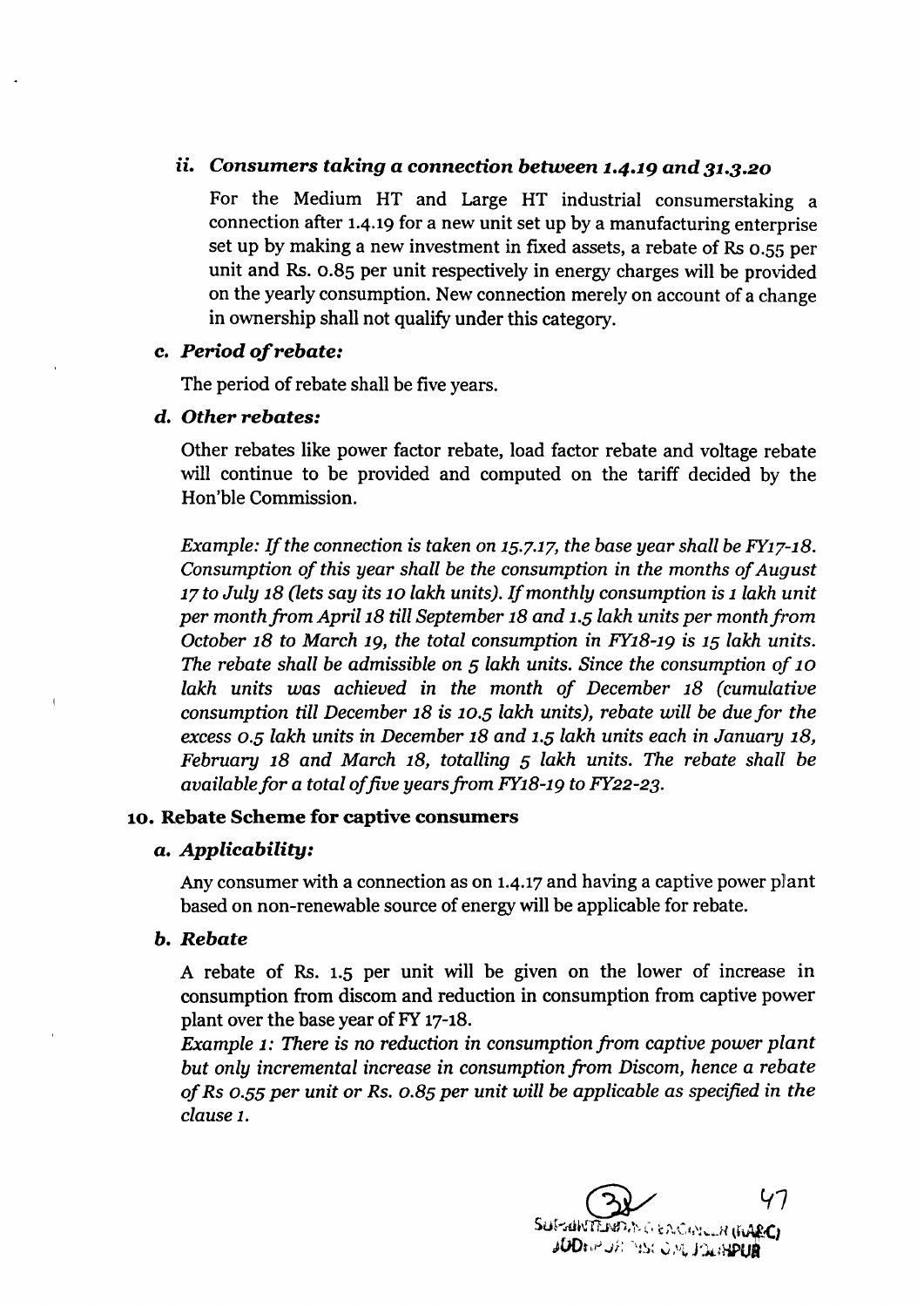*Example* 2: *The incremental consumption from Discom is due to the reduction of captive consumption by same quantum of units. The entire incremental consumption will attract* a *rebate of Rs 1.S0 per unit.*

*Example* 3: *There is higher reduction in consumption from captive power plant as compared to incremental consumption from Discom. Then, incremental units consumedfrom the Discom, shall qualify for* a *rebate of Rs 1.S0per unit*

*Example* 4: *There* is *lower reduction in consumption from captive power plant as compared to incremental consumption from Discom. Then, incremental units consumed from Discom up to reduction in captive consumption will qualify for* a *rebate of Rs. 1.Sper unit while incremental units over and above the reduction in captive consumption will qualifyfor* a *rebate of Rs 0-5S or Rso.Bs per unit for Medium HT consumer or Large HT consumer as specified* in *the above clause 1.*

*Example s: If there is reduction* in *captive consumption but no incremental consumption from the Discom, there shall not be any rebate due to absence of incremental consumption from Discom irrespective of reduction in captive consumption.*

# c. *Period of applicability:*

This rebate is applicable till any further order.

# d. *Other rebates:*

Rebate of Rs 1.5 per unit for HT LIP consumers is inclusive of load factor rebate availed by the consumer on incremental consumption. Other rebates like power factor rebate and voltage rebate will continue *to* be provided and computed on the tariff decided by the Hon'ble Commission.

SUPRINTENDING ENGINEER (RA&C) JODHPUR DISCOM, JODHPUR